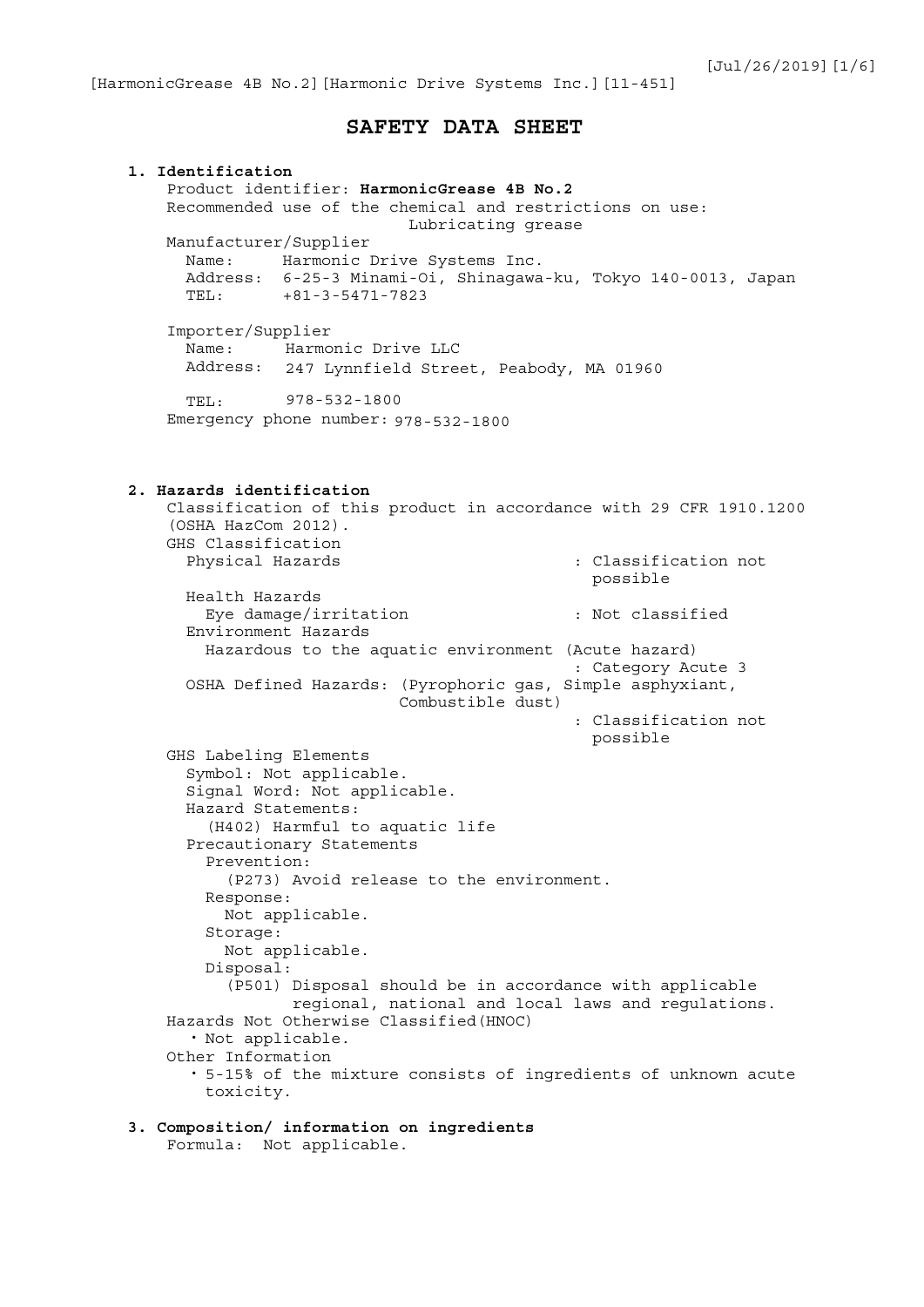Components:

| Component                                                                            | CAS No.       | $\vert$ Contents $\langle \, \rangle$ |
|--------------------------------------------------------------------------------------|---------------|---------------------------------------|
| Base oil (Synthetic hydrocarbon oil)                                                 | Trade secret  | 65-75                                 |
| Thickener (Urea derivative)                                                          | Trade secret  | $5 - 15$                              |
| EP additive (Containing molybdenum<br>$\mathsf{compound}(s)$ , zinc compound $(s)$ ) | Trade secretl | $5 - 15$                              |
| Additive(s)                                                                          | Trade secretl | $10 - 20$                             |

The specific chemical identity of composition has been withheld as a trade secret.

See Section 8 for exposure limits (if applicable). See Section 15 for legal controlled substance (if applicable).

### **4. First-aid measures**

- Eye Contact:
	- ・ Immediately flush with water for at least 15 minutes. Get medical attention.
- Skin Contact:

・ Thoroughly remove with cloth or paper and wash carefully with soap and water.

Inhalation:

・ Remove the victim from the contamination to fresh air. Cover the victim in a blanket to keep warm and quiet. Consult a physician. Ingestion:

・ Do not induce vomiting. Immediate consult a physician.

Symptoms/effects, acute and delayed:

・ No data available.

Indication of immediate medical attention and special treatment needed:

・ Supportive care. Treatment based on judgment of the physician in response to reactions of the patient.

## **5. Fire-fighting measures**

Extinguishing Media:

・ Foam, dry chemical, CO2, dry sand.

- Unsuitable Extinguishing Media:
	- ・ Do not use water. Water can be dangerous possibly leading to fire spread.
- Specific Hazards with Regard to Fire-fighting:
	- ・ Thermal decomposition and combustion may produce carbon monoxide and/or carbon dioxide.
- Specific Methods of Fire-fighting:
	- ・ In the early stages of fire, use dry chemical, CO2, dry sand, etc. fire-extinguisher.
	- ・ In case of massive fire, use foam fire-extinguisher to shut off the air supply.
	- ・ Get all persons to safety. Authorized personnel only at the fire site.

Special protective equipment and precautions for fire-fighters:

- ・ Fire-fighters should wear protective equipment.
- ・ Start fire fighting from the windward side.

## **6. Accidental release measures**

Personal precautions, protective equipment, and emergency procedures: ・ Wear protective equipment during cleanup work.

Environmental Precautions:

・ Prevent spills from entering sewers or waterway.

Methods for Clean-Up:

・ Collect spillage into a chemical waste container with a cover for disposal. For small spills, wipe off with a solvent (e.g., kerosene).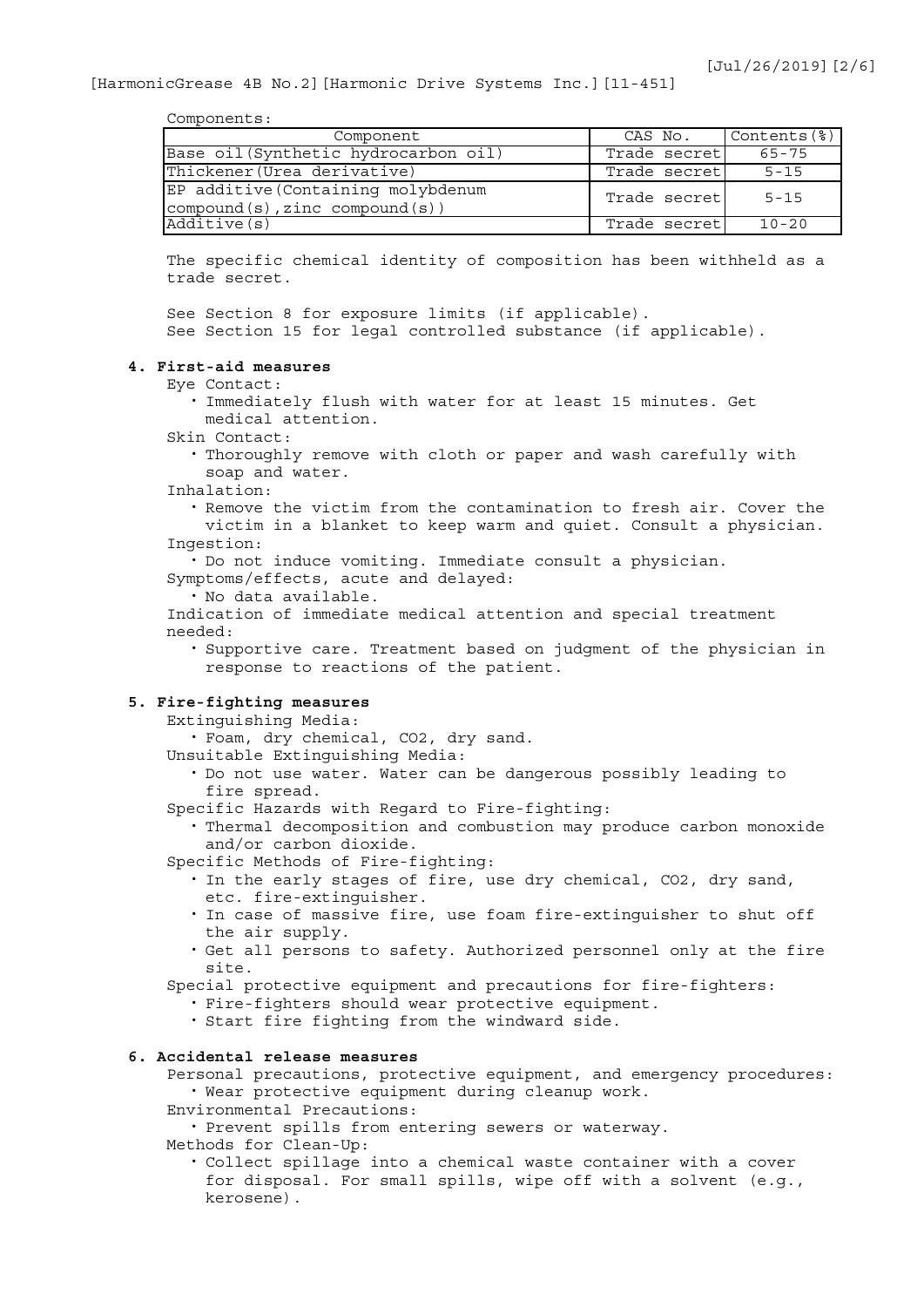Prevention of Secondary Hazards:

・ Immediately shut off all sources of ignition.

### **7. Handling and storage**

#### Handling

Technical Measures:

- ・ Handle the product in a well-ventilated place. Do not leak,
- flood or scatter the product to prevent unwanted evaporation. Precautions:
	- ・ Contact with eye may cause irritation. Use protective glasses to avoid contact with eyes.
	- ・ Contact with skin may cause irritation. Use protective gloves to avoid skin contact.
	- ・ Do not swallow. (Drinking the product may cause diarrhea and vomiting.)

・ Close container after each use.

- Precautions for Safe Handling:
- ・ Wear gloves to avoid injury on hands at opening the container. Storage
	- Appropriate Storage Conditions:
		- ・ Keep container closed to protect from dust/water ingress after use.
		- ・ Store in a cool, dry place, away from direct sunlight, heat source and fire.

・ Keep out of reach of children.

- Safe Packaging Materials:
	- ・ Do not expose empty container to pressure.
	- ・ Do not weld, heat, drill or cut container. Residue ignition and explosion hazards.

### **8. Exposure controls/personal protection**

Exposure Guidelines OSHA:

・ Oil mist, mineral: TWA 5mg/m3

ACGIH:

・ Mineral oil: TWA 5mg/m3

NIOSH:

・ Oil mist (mineral): TWA 5mg/m3

Engineering Controls:

・ When vapor or mist exhales, install an apparatus to close the vapor/mist source or ventilation equipment.

Individual protection measures, such as personal protective equipment:

・ Wear protective gloves/protective clothing/eye protection /face protection.

Protective Equipment

Respiratory Protection:

・ Wear a gas mask for organic gas when needed (not necessary under normal conditions).

Hand Protection:

・ Wear oil-resistant protective gloves in case of prolonged and/or repeated skin contact.

Eye Protection:

・ Wear chemical safety goggles whenever the product splashes. Skin and Body Protection:

・ Wear long-sleeved oil-resistant working clothes whenever handling for many hours and/or getting wet. Immediately take off the wet clothes and thoroughly wash them before reusing.

### **9. Physical and chemical properties**

| Appearance |
|------------|
| Form       |
| Color      |

: Semi-solid Color : Yellow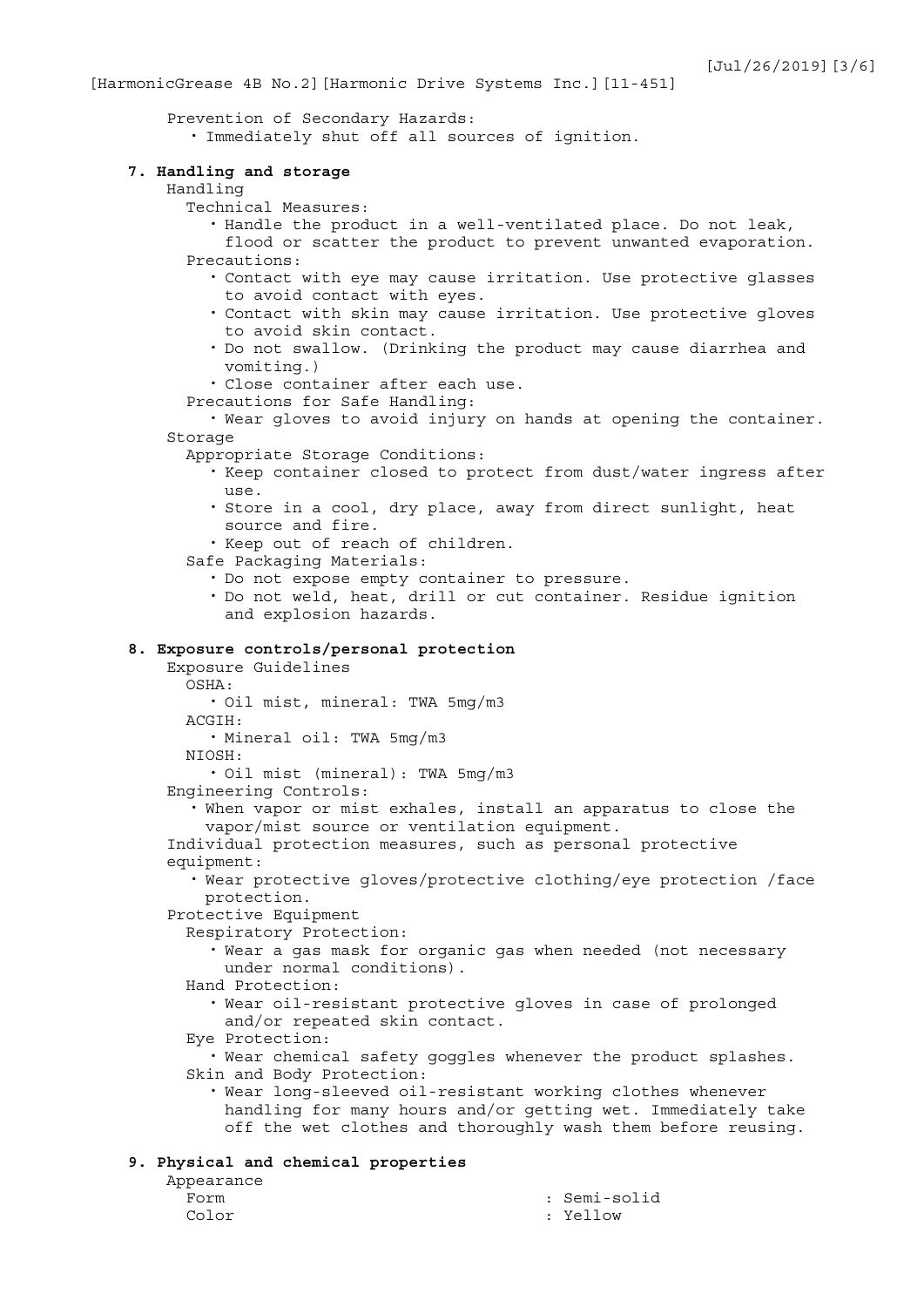| Odor                                                        | : Slight                                    |
|-------------------------------------------------------------|---------------------------------------------|
| Odor threshold                                              | : No data available.                        |
| рH                                                          | : Not applicable.                           |
| Melting point                                               | : No data available.                        |
| Initial boiling point and boiling                           |                                             |
| range                                                       | : No data available.                        |
| Flash point                                                 | $: 175^{\circ}$ C (Seta)                    |
| Evaporation rate                                            | : No data available.                        |
| Flammability                                                | : No data available.                        |
| Upper/lower flammability or explosive                       |                                             |
| limits                                                      | : No data available.                        |
| Vapor pressure                                              | : No data available.                        |
| Solubility in water                                         | : Insoluble in water                        |
| Vapor density                                               | : No data available.                        |
| Density                                                     | $: 0.87(25^{\circ} \text{C}) \text{q/cm}$ 3 |
| Partition coefficient: n-octanol/water : No data available. |                                             |
| Auto-ignition temperature                                   | : No data available.                        |
|                                                             |                                             |
| Decomposition temperature                                   | : No data available.                        |
| Viscosity                                                   | : Not applicable.                           |

### **10. Stability and reactivity**

Reactivity, Conditions to avoid: ・ Avoid contact with strong oxidant. Chemical Stability: ・ Product is stable under normal conditions. Possibility of Hazardous Reactions: ・ Not available. Materials to avoid: ・ Strong oxidizers. Hazardous Decomposition Products: ・ This material is expected to be stable under normal conditions of use.

# **11. Toxicological information**

```
Information on the likely routes of exposure
  Skin Contact: May cause an allergic skin reaction.
Delayed and immediate effects and also chronic effects from short-
and long-term exposure
  Acute toxicity - Oral: No data available.
    ・ Refined mineral oil LD50 Acute oral >5 g/kg (rat)
  Acute toxicity - Dermal: No data available.
 Acute toxicity - Inhalation (Gases): No data available.
  Acute toxicity - Inhalation (Vapors): No data available.
  Acute toxicity - Inhalation (Dusts and mists): No data available.
  Chronic toxicity: No data available.
  Skin corrosion/irritation: No data available.
 Eye damage/irritation:
    ・ Not classified based on the category of each ingredient or the 
      product properties.
  Sensitization - Respiratory: No data available.
  Sensitization - Skin: No data available.
  Germ cell mutagenicity: No data available.
  Carcinogenicity: No data available.
  Toxic to reproduction: No data available.
  Effects on or via lactation: No data available.
  Specific target organ toxicity (Single exposure):
   No data available.
  Specific target organ toxicity (Repeated exposure):
   No data available.
  Aspiration hazard: No data available.
Other Toxicity Information
 NTP Report on Carcinogens: Not listed.
  IARC Monographs: Not listed.
```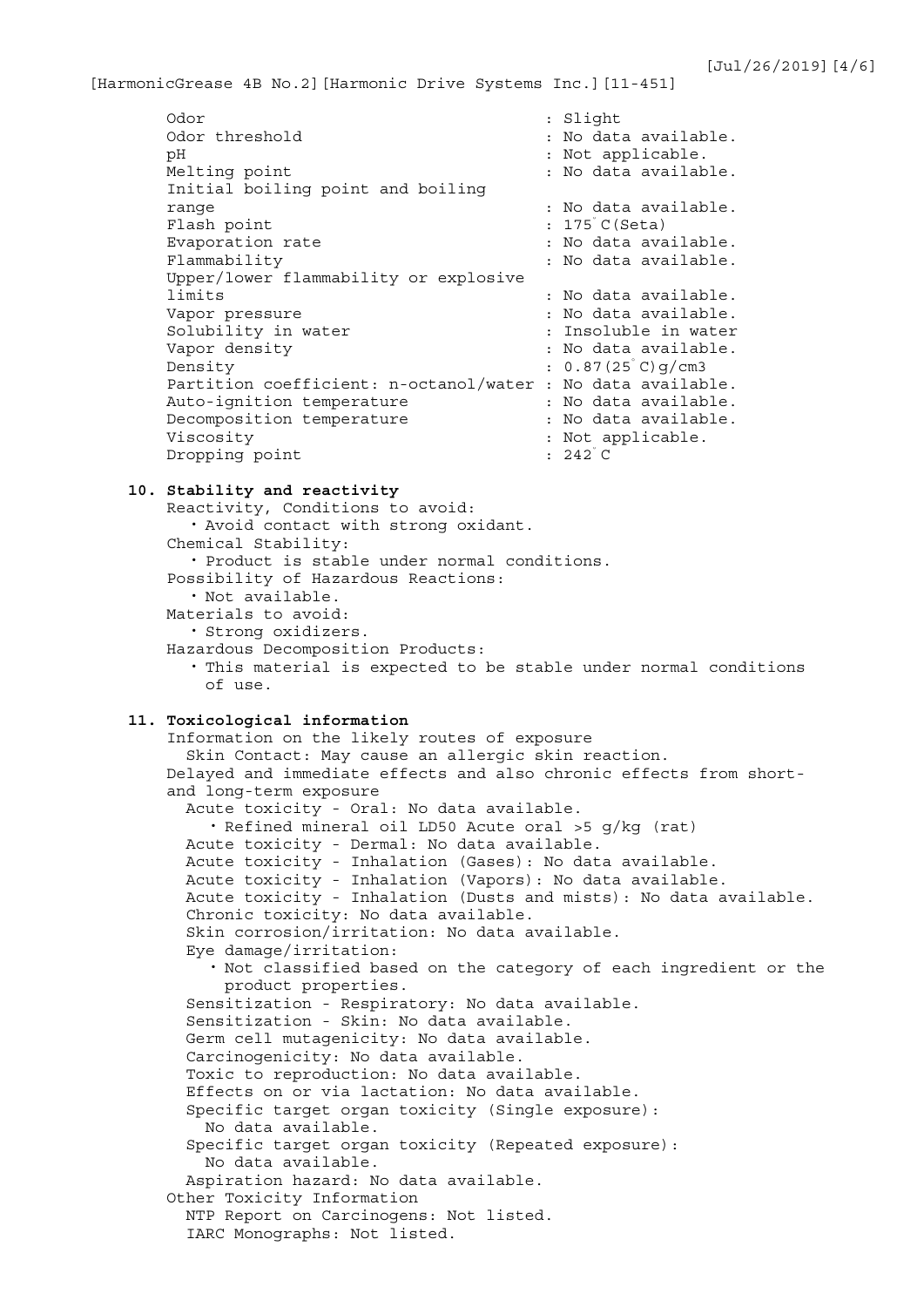## **12. Ecological information** Ecotoxicity Hazardous to the aquatic environment (Acute hazard): ・ Classified under Category Acute 3 based on the category of each ingredient or the product properties. Hazardous to the aquatic environment (Long-term hazard): No data available. Persistence and Degradability: No data available. Bioaccumulative potential: No data available. Mobility in soil: No data available. Hazardous to the ozone layer: No data available.

## **13. Disposal considerations**

### Waste Residues:

- ・ Properly dispose of in accordance with any relevant regulations. ・ Properly dispose of by a licensed waste disposer.
- ・ For in-house incineration disposal, ensure exhaust gas treatment (washing treatment, etc.) to prevent air pollution from sulfur oxides.
- ・ No dumping.
- ・ When burning, be sure to do so on someone's watch in a safe place and in the way that burning and/or explosion will never pose a potential hazard.
- Contaminated Packaging:
	- ・ Dispose of container after completely removing the contents.

### **14. Transport information**

DOT Hazardous Materials: Not applicable.

- UN Transport of Dangerous Goods UN Number: Not applicable. UN Proper Shipping Name: Not applicable. Transport Hazard Class: Not applicable. Packing Group: Not applicable. Land(RID/ADR): Not applicable. Sea(IMO/IMDG): Not applicable. Air(ICAO/IATA): Not applicable. Specific Precautionary Transport Measures and Conditions: ・ Contains combustible liquid. Keep fire away.
	- ・ Handle with care to prevent container damage.
	- ・ Ensure proper packaging before shipping to avoid load shifting and falling accident.

### **15. Regulatory information**

Regulatory information with regard to this product in your country or your region should be examined by your own responsibility.

US TSCA (Toxic Substances Control Act)

All components of this product are listed on the TSCA inventory of Chemical Substances.

US OSHA (Occupational Safety and Health Act):

This product does not contain substances listed in OSHA 29 CFR 1910. subpart Z.

| Name                           | $\circ$<br>، 2010ء۔ | No.<br>CAS                                                                 | Contents                        |
|--------------------------------|---------------------|----------------------------------------------------------------------------|---------------------------------|
| Mol<br>.vbdenum<br>compound(s) |                     | $Tr$ 2.<br>$\lceil \cdot \rceil$<br>$C \cap C$<br>$\overline{a}$<br>UULLU. | $\hspace{0.1mm}-\hspace{0.1mm}$ |

US CERCLA

(Comprehensive Environmental Release, Compensation & Liability Act): CERCLA Hazardous Substances:

| Name        | ' 응 )<br>Threshold | CAS<br>No. | Contents'                |
|-------------|--------------------|------------|--------------------------|
| IZinc       |                    | Trade      | $\overline{\phantom{0}}$ |
| compound(s) |                    | secret     | -                        |

US SARA (Superfund Amendment & Reauthorization Act ) Title III: SARA Extremely Hazardous Substances (302): None